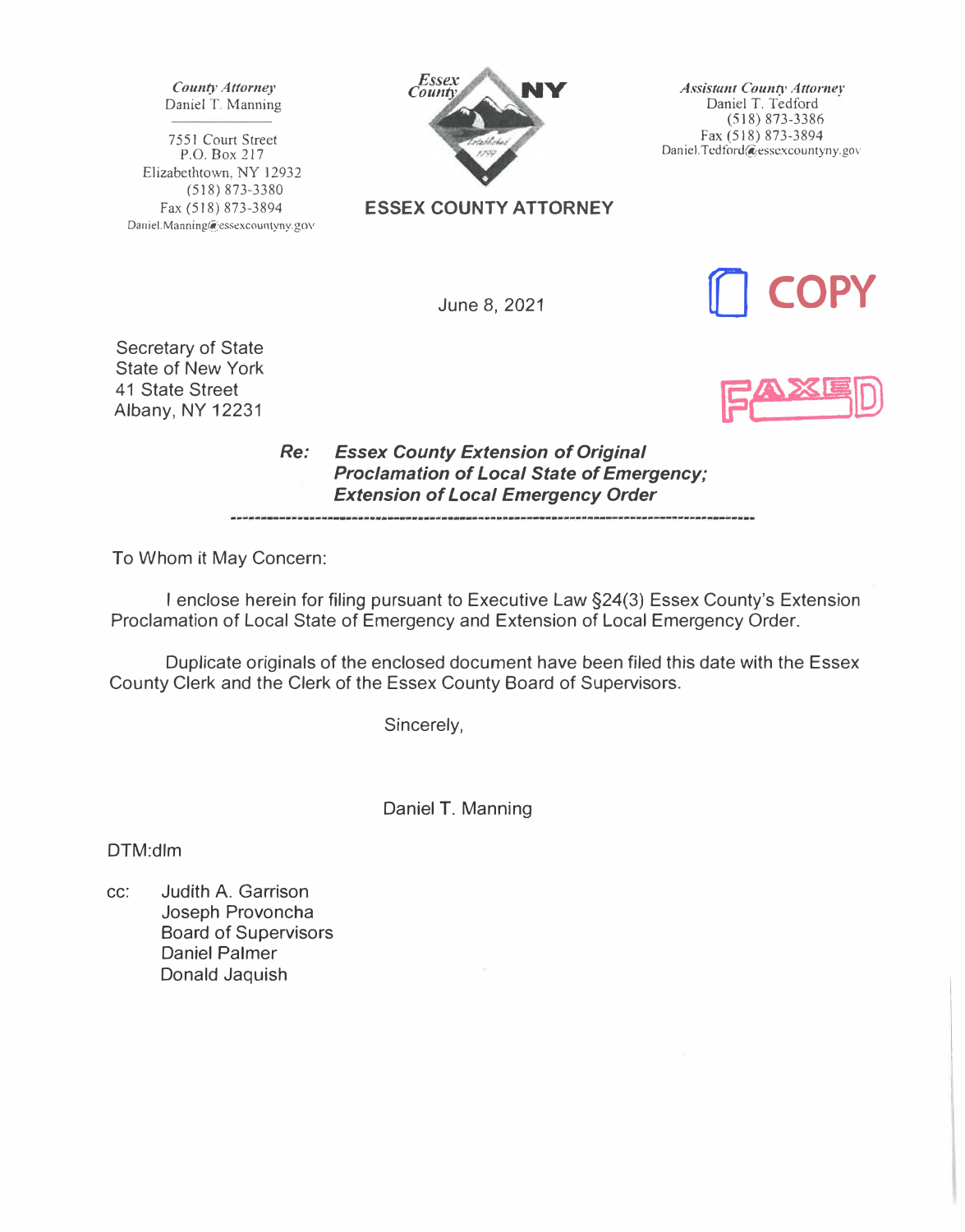## *EXTENSION NUMBER 15 OF ORIGINAL ESSEX COUNTY PROCLAMATION OF LOCAL STATE OF EMERGENCY*  **AND**  *EXTENSION NUMBER 91 OF LOCAL EMERGENCY ORDER*  **DATED MAY 29, 2021**

*WHEREAS,* the World Health Organization on January 30, 2020, designated the novel coronavirus, COVID-19, outbreak as a Public Health Emergency of international concern; and

*WHEREAS,* on January 31, 2020, United States Health and Human Services Secretary Alex M. Azar II declared a public health emergency for the entire Country to aid the nation's healthcare community in responding to COVID-19; and

*WHEREAS,* on March 7, 2020, Governor Andrew Cuomo, pursuant to Executive Order 202, declared a disaster emergency in the State of New York in response to COVID-19; and

*WHEREAS,* the travel related cases and community contact transmission of COVID-19 have been documented throughout New York State and, of particular concern Saratoga County, and more cases are expected throughout the State; and

**WHEREAS,** according to state officials it is only a matter of time when COVID-19 appears in Essex County and poses an existential threat to the health, welfare and wellbeing of our residents; and

*WHEREAS,* as the threat of this virus is imminent to the citizens and visitors of Essex County, it is necessary that Essex County be proactive and fully prepared to deal with its effects.

*PLEASE TAKE NOTICE,* that pursuant to New York Executive Law Article 2-B and Section 24 thereof, and by reason of a disaster, catastrophe or similar public emergency within the territorial limits of *ESSEX COUNTY* which imperils public safety, health and welfare, namely the existence and spread of COVID-19 coronavirus, a *LOCAL STATE OF EMERGENCY* is hereby proclaimed and declared to exist in *ESSEX COUNTY* effective as of 9:00 a.m. on May 29, 2021. This state of emergency shall continue until revoked and the conditions hereinbelow set forth shall continue unless sooner terminated by a declaration that the state of emergency no longer exists or the state of emergency is extended.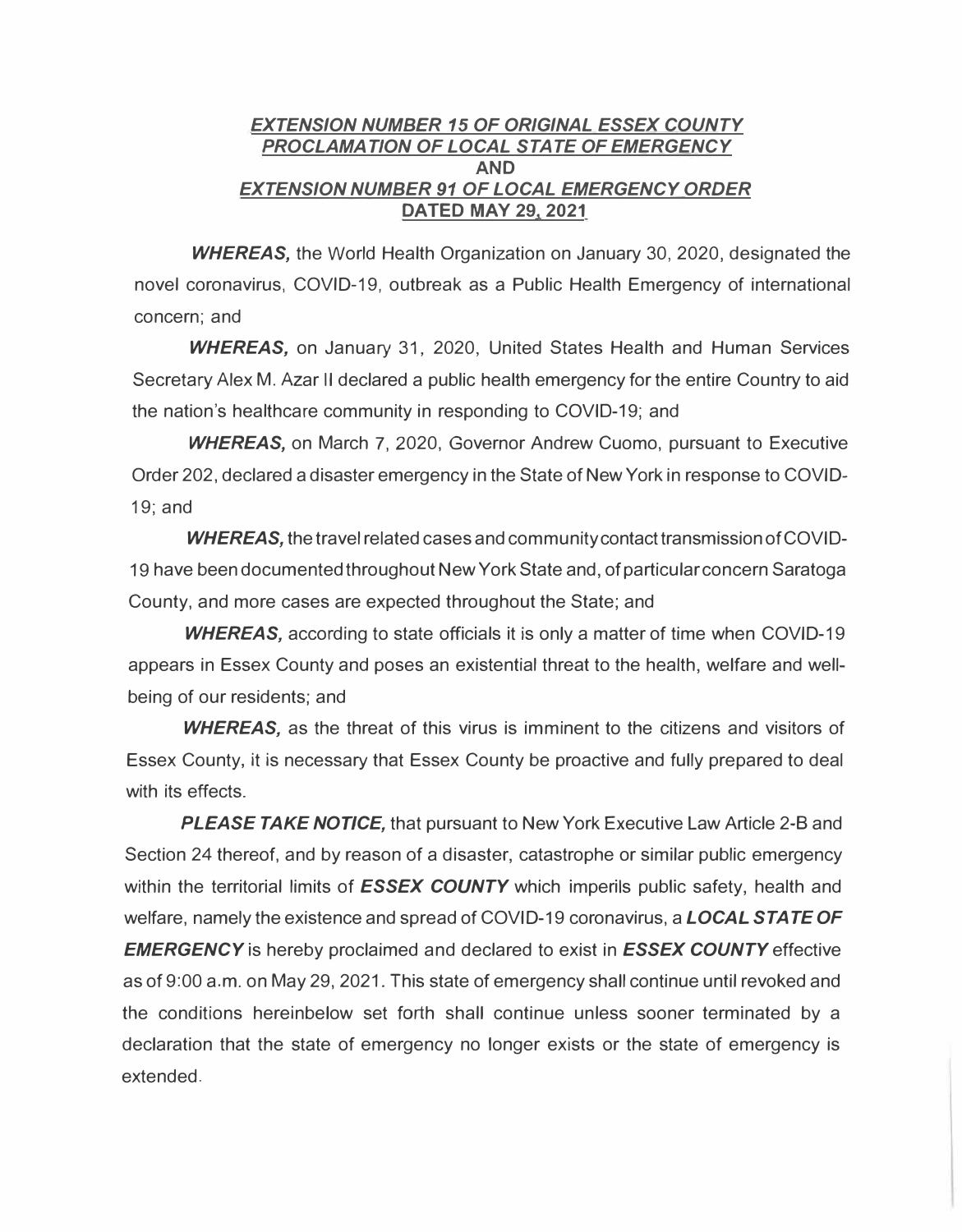## **EMERGENCY ORDERS**

*IT IS HEREBY ORDERED* that during the period of the state of emergency and in order to protect life and property and bring the emergency situation under control the following orders/conditions shall be in full force and effect:

From **June 81 2021 to June 13, 2021.** These Orders shall continue for five (5) days unless continued or rescinded.

- 1. All necessary agencies and departments shall take appropriate action to contain, prepare for, respond to and recover from this County emergency; to protect County and local property; to assist local government and individuals; and to provide such other assistance as it is necessary to protect public health, welfare, and safety without County Board approval provided authorization is granted by the County Chairman or County Manager.
- 2. Adherence to the Essex County Procurement Policy as they relate to purchasing and procurement is hereby suspended to the extent necessary to add additional work, sites and time to contracts, or to award emergency contracts, including but not limited to, emergency contracts for leases for relocation and support of County operations; emergency contracts for professional services; emergency contracts for commodities, services and technology; emergency contracts for purchases of commodities, services and technology through any federal programs or other state, regional, local, multi-jurisdictional, or cooperative contracts; required to ameliorate and remedy this emergency situation. In these instances competitive bidding, or proposals shall not be required and emergency purchases are authorized in the discretion of the County Chairman, County Manager or County Purchasing Agent.
- 3. Authorizing the Essex County Chairman or County Manager to execute any and all emergency contracts for these necessary services as hereinabove delineated without the necessity of procurement.
- 4. Authorization of emergency contracts for food, supplies and equipment and manpower, and all other essential resources in addition to testing supplies and equipment, without following the standard notice and procurement processes.